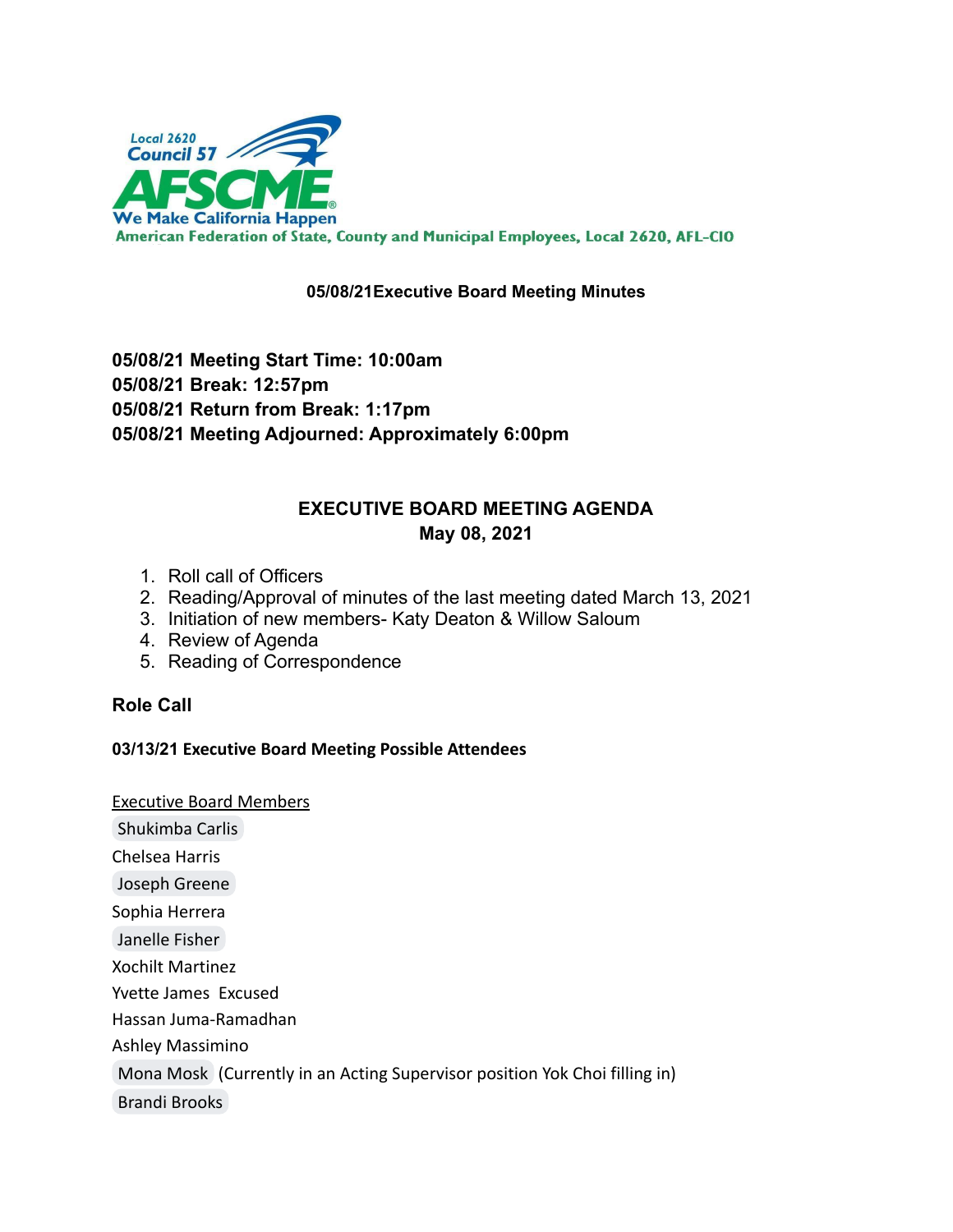[Alex Pitz](mailto:alex.pitz@afscmelocal2620.org) Tisha Hill-Smith Lisa Smith Ellen Beraud Brian Kaufman Kathryn Manness Courtney Jordan-Navarro (Excused Absence) Deborah Leong Julissa Barton-Young Willow Saloum Inesita Arce Katy Deaton Lauren Moore Denise Nicks

Visitors: [Victor Pacheco](mailto:victor.pacheco@afscmelocal2620.org) & Daryl Charbaszcz

Business Agents Rafael Garcia Rafeal Serrano [Al Austin](mailto:al.austin@ca.afscme57.org) [Juan Vazquez](mailto:juan.vazquez@ca.afscme57.org) [Cliff Tillman](mailto:cliff.tillman@ca.afscme57.org)

#### **Absent executive board members**

Courtney Navarro-Jordan, Hassan Juma-Ramadhan

#### **Absent Business Agents**

All but Cliff Tillman

- A. Officers Report
	- a. President Shukimba Carlis
	- b. Northern VP- Chelsea Harris
	- c. Southern VP [Joseph Greene](mailto:joseph.greene@afscmelocal2620.org)
	- d. Secretary Janelle Fisher
	- e. Treasurer -Sophia Herrera
- B. Staff Reports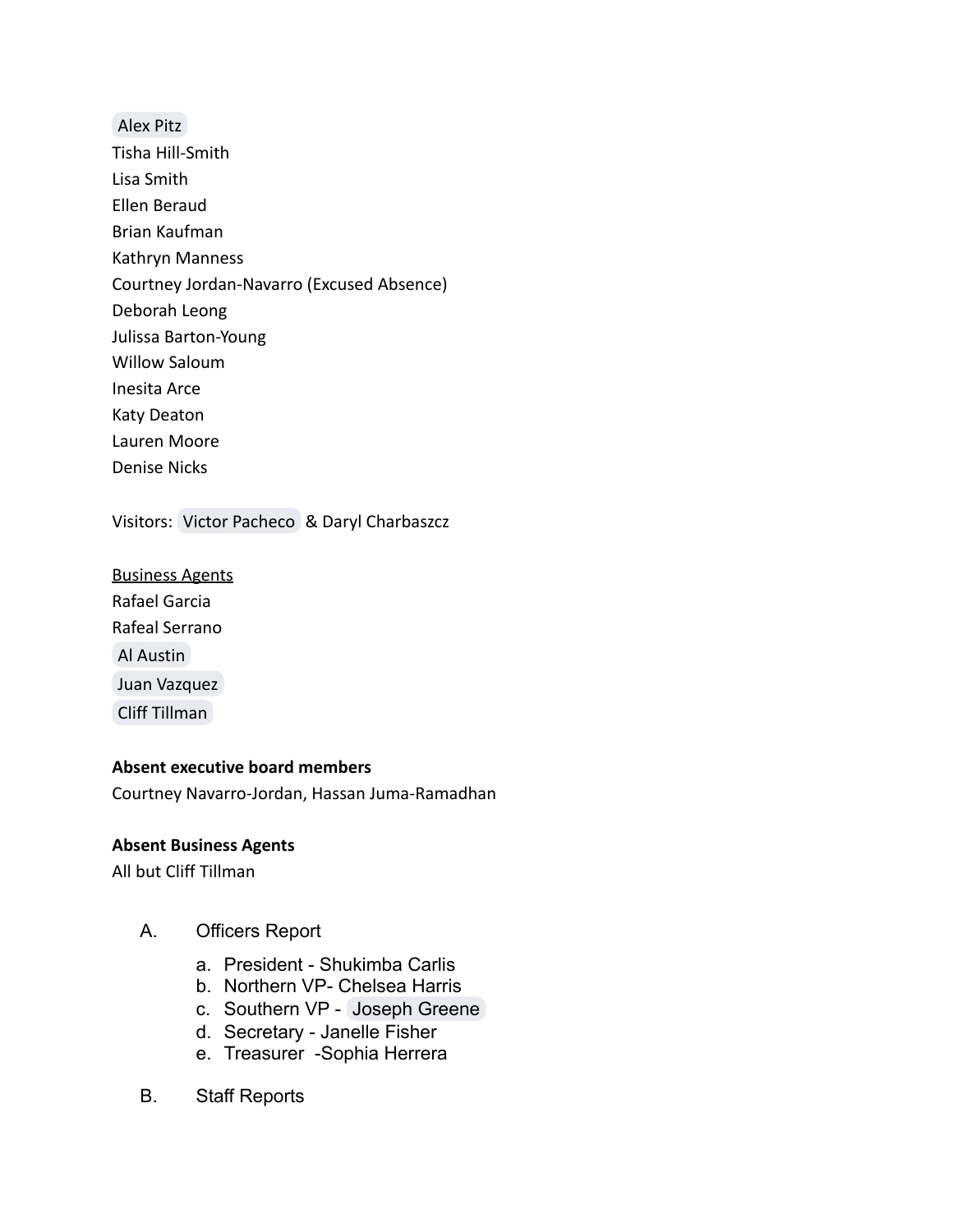- a. Senior Business Agent Cliff Tillman
- b. Southern B.A. Raphael Serrano
- c. Southern B.A. Al Austin
- d. Central B.A. Juan Vasquez
- e. Northern B.A. Rafael Garcia
- C. Occupational Reports
	- a. Chaplains (CHOC) Xochilt Martinez
	- b. Dietitian/Nutritionists (DNOC) Vacant
	- c. Individual Program Coordinator (IPLCOC) Lisa Smith
	- d. Licensing Program Analysts (LPAOC) Alex Pitz
	- e. Pharmacists (PharmOC) Vacant
	- f. Physical Medicine (PMOC) Hassan Juma-Ramadhan
	- g. Rehab Therapists (RTOC) Denise Nicks
	- h. Social Workers (SWOC) Inesita Arce
	- i. State Psychologists (SPOC) [Willow Saloum](mailto:w.saloumpsy.d@gmail.com)
	- j. Vocational Rehab (VROC) Tisha Hill-Smith
- D. Regional Stewards Reports
	- a. Region I Vacant
	- b. Region II Katy Deaton
	- c. Region III [Kathryn Manness](mailto:kathryn@catnaplimited.org)
	- d. Region IV Courtney Jordan-Navarro
	- e. Region V Brandi Brooks
	- f. Region VI [lauren moore](mailto:L_MOORE_21@yahoo.com)
	- g. Region VII Deborah Leong
	- h. Region VIII Julissa Young
	- i. Region IX [Ashley Massimino](mailto:ashley.massimino@afscmelocal2620.org)
	- j. Region X Vacant
	- k. Region XI Yvette James
- E. Facility Chief Stewards Reports
	- a. Atascadero SH Ellen Beraud
	- b. Coalinga SH Vacant
	- c. Metropolitan SH Brian Kaufman
	- d. Patton SH Mona Mosk (On leave completing acting supervisor position)
	- e. Napa SH Vacant
	- f. Porterville DC Vacant
	- g. Sonoma DC Vacant
- F. Committee Reports
	- a. GAC Meeting (Yok Choi)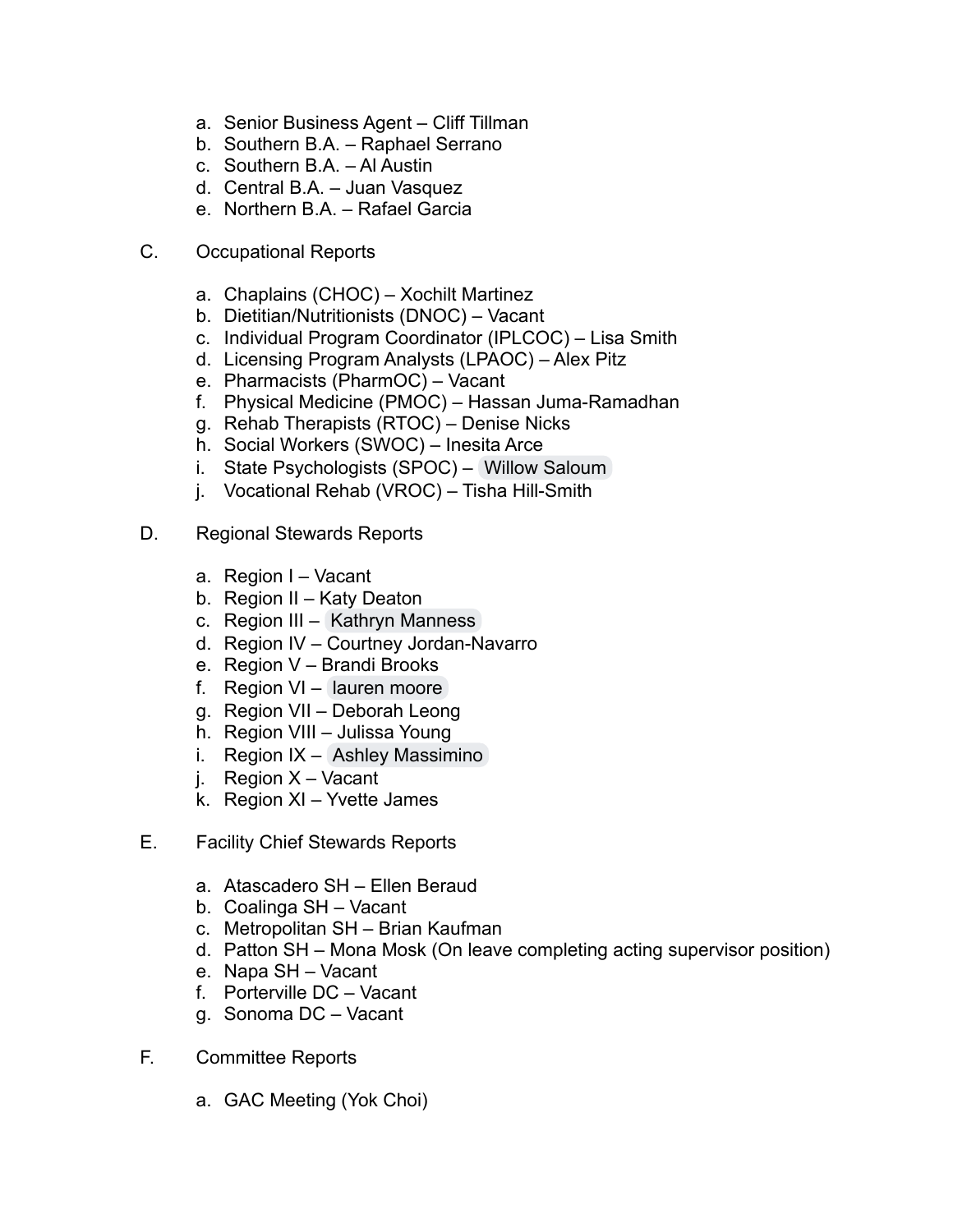## G. Unfinished Business

- a. Joint Labor Management Meetings
- H. New Business
	- a. Recreation Therapist Task Force survey results (James Kelly)
	- b. Union Policy on providing Union Member distribution list information (names, emails, or member status) to local Stewards (Submitted by Brandi Brooks)
	- c. American Income Life Insurance Company
	- d. Introducing a curated Regional Map Design (Chelsea Harris)
	- e. "Potential" Membership Breakdown list (Chelsea Harris and Rafael Garcia)
	- f. Update on Regional/Facility Chief Training (Chelsea Harris)
	- g. Update on Constitution Changes (possible speakers: Cliff Tillman /Brian Kaufman)
	- h. Feedback on Regional/Facility Chief Training (Speaker: Chelsea Harris)Vii
	- i. Introduction to some organizational tools/resources for EB, members, etc. - discuss posting on the website after EB review, may call for a vote if controversial (Speaker: Chelsea Harris)
	- j. Negotiations update + Restoration of 10% pay cut, M&C appointed members, and any pertinent information (Cliff Tillman)
	- k. Update on online grievance log (Cliff Tillman)
	- l. Policy and Rule-Making Committee update of first meeting. If no meeting has been scheduled, what are the barriers to scheduling a meeting to review current policies and procedures to tighten our organization and order? (Janelle Fisher)
	- m. Elections Committee where are we at in finalizing a solid committee? Election planning to fill vacant seats.
	- n. May 2021 Revised Budget
	- o. A member is wondering why psychologists and social workers get paid so much lower than other classifications with less education, but who have access to overtime. Members want to know if we can advocate for pay an increase comparable to these other classifications. (Submitted by Brandi Brooks)
	- p. Possibility of Hybrid Executive Board Meeting November 2021 (Group Discussion)
	- q. In person or virtual Large Occupational Meeting and Convention and who is willing to be on the Convention Committee (Group Discussion)
	- r. Membership outreach/communication (Submitted by [Alex Pitz](mailto:alex.pitz@afscmelocal2620.org) )
	- s. Incident involving [Denise Nicks](mailto:denise.nicks@afscmelocal2620.org) and Lisa Trujillo on 5/4/2021
	- t. Denise Nicks return to the negotiations team (Group Discussion)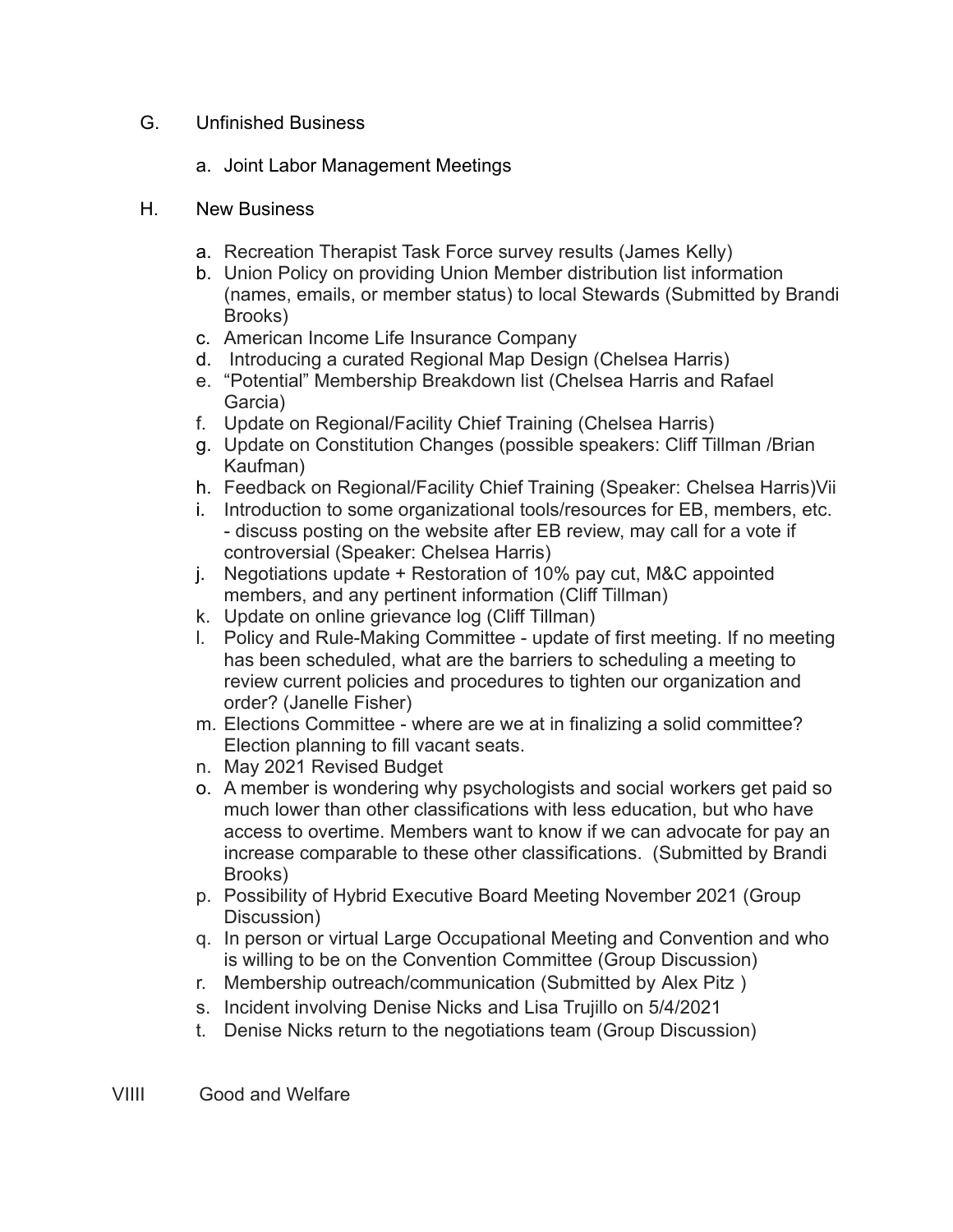## V Adjournment

## **Officer's Verbal Reports Notes**

1. President's Report: working closely with the treasurer. Members dropping out. Shukimba Carlis met with members at Veteran's Home. Shukimba Carlis reports she spends time putting out fires.

Business Agent Verbal Report Notes

1. Cliff Tillman: Last meeting for bargaining on our contract in late january. Cliff Tillman expects to hear from the state after the May Revised Budget which is next week. That will determine what the state is projecting what they will have in their budget. The governor announced he is going to rescind the 10% reduction effective July 2021. A formal meeting has been requested to restore our pay now. The american rescue plan passed. Everything is tied to what happens with the May revised budget. After the May Revised Budget we will send a proposal requesting our pay be restored immediately.

## Occupational Chair Verbal Reports

1. [Denise Nicks](mailto:denise.nicks@afscmelocal2620.org) There is a restaffing plan CDCR submitted to the court does not include Music Therapists, Dance Therapists and other types of therapists.

## **Regional Chief Steward Verbal Reports**

1. Kathryn Manness: Discussed management initiating corrective action under dishonest pretenses/lies. At CSP Sac 3 people were reported to their licensing board for sexual misconduct that were bogus but made in writing. No set policy from CDCR headquarters regarding these incidents.

Treasurer Report: Sophia Herrera A lot to clean up regarding bills, invoices, member opt outs, and audits for 2019 and 2020. Sophia Herrera wants to clean up the Burbank office. The 2021 May Revised Budget was discussed.

## **Motions**

**Motion #1: Denise Nicks I move the 03/13/2021 EB minutes be amended to state the Behavior Specialists are wanting FLSA-Exempt status rather than FLSA status**

**2nd to motion: Joseph Greene**

**Discussion: A discussion to discuss the background of this motion and the date of the last executive board meeting.**

**Vote: Passed by consensus**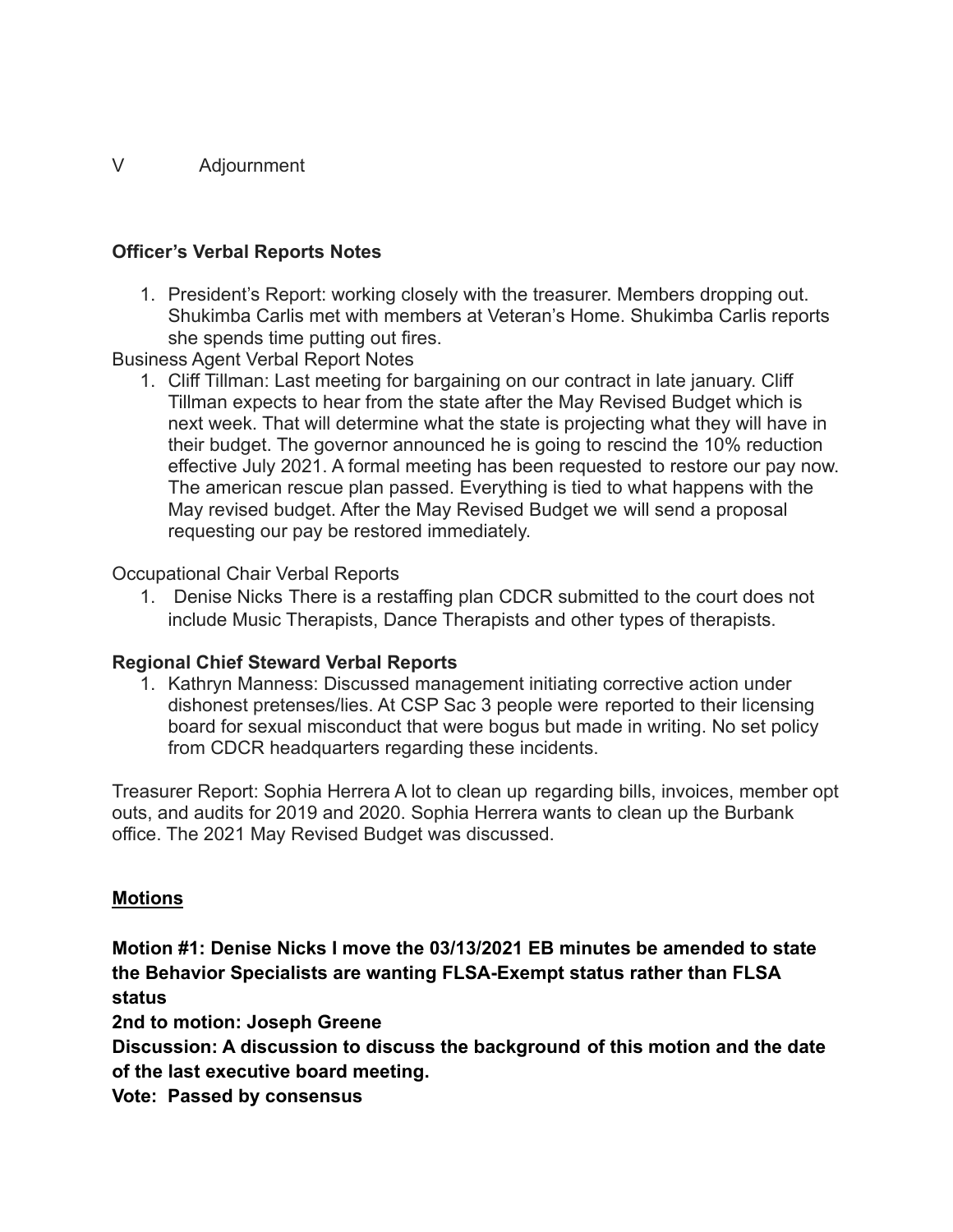**Motion #2: Tisha Hill-Smith We not read our reports in their entirety we say as submitted unless there is something pressing you want to share 2nd to motion: Kathryn Manness Discussion: None Vote: Passed by consensus**

**Motion #3: Chelsea Harris To approve the treasurer for full time union leave until the next executive board dated 07/11/2021 2nd to motion: Brian Kaufman Discussion: Shukimba Carlis states that the treasure should be on fulltime union leave as the job is a lot of work and a lot needs to be corrected. EB members ask how long should the treasurer should be on fulltime union leave.**

**Motion #4: Brandi Brooks Amended previous motion to full time union leave for Sophia Herrera Treasurer to the end of the term 2nd to motion: Chelsea Harris Discussion: Several arguments in favor of full time union leave Vote by role call vote Vote: Yes: 14 No: 5 Abstain: 1** Chelsea Harris Yes [Joseph Greene](mailto:kg6cig@gmail.com) Yes Sophia Herrera yes [Janelle Fisher](mailto:secretary@afscmelocal2620.org) Yes Xochilt Martinez Yes Yvette James Excused Hassan Juma-Ramadhan Absent Ashley Massimino No [Mona Mosk](mailto:Mona.mosk@gmail.com) (Yok Choi Filling in) [Brandi Brooks](mailto:brandi.brooks@afscmelocal2620.org) Yes [Alex Pitz](mailto:alex.pitz@afscmelocal2620.org) Yes Tisha Hill-Smith Yes Lisa Smith No Ellen Beraud yes Brian Kaufman yes Kathryn Manness Yes Courtney Jordan-Navarro Absent Deborah Leong No Julissa Barton-Young No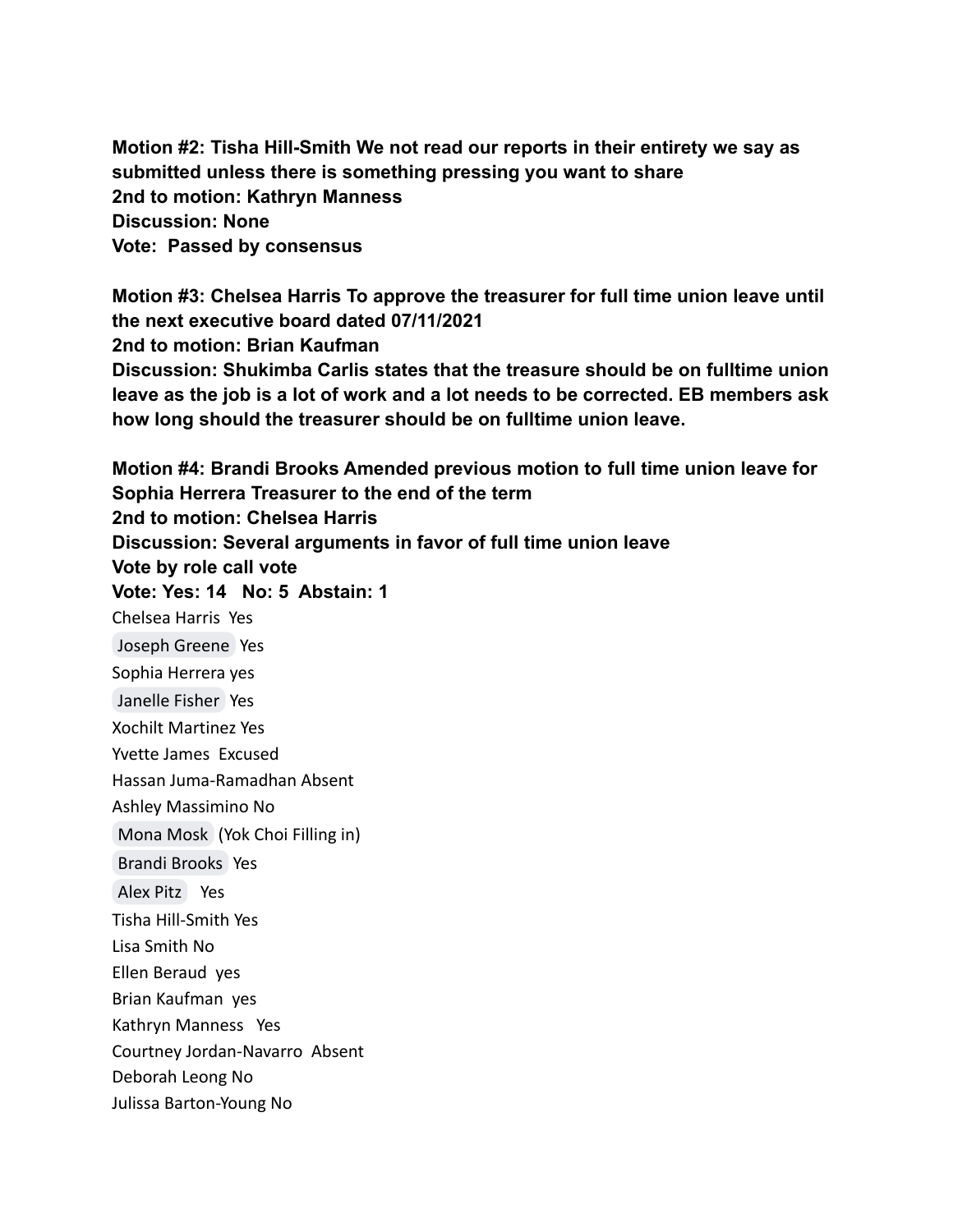Willow Saloum Abstain Inesita Arce Yes Katy Deaton: Absent at the time time of vote Lauren Moore Yes Denise Nicks No

**Motion #5 Julissa Barton to end debate 2nd to motion: Kathryn Manness Discussion: By several board members Vote: Yes: 13 vote No: 5 Abstain: 1**

**Motion #6: Julissa Barton-Young to postpone the previous motion of full time union leave for Sophia Herrera until the next executive board meeting 07/11/2021 2nd to motion: Discussion: Roll Call Vote: The vote did not pass Vote: Yes: 3 No: 12 Abstain: 1**

Chelsea Harris No [Joseph Greene](mailto:kg6cig@gmail.com) No Sophia Herrera No [Janelle Fisher](mailto:secretary@afscmelocal2620.org) No Xochilt Martinez No Yvette James Excused Hassan Juma-Ramadhan Ashley Massimino (Absent at the time to vote occurred) [Mona Mosk](mailto:Mona.mosk@gmail.com) (Yok Choi Filling in) [Brandi Brooks](mailto:brandi.brooks@afscmelocal2620.org) No [Alex Pitz](mailto:alex.pitz@afscmelocal2620.org) (Absent at the time to vote occurred) Tisha Hill-Smith No Lisa Smith Abstain Ellen Beraud No Brian Kaufman No Kathryn Manness No Courtney Jordan-Navarro Deborah Leong Yes Julissa Barton-Young Yes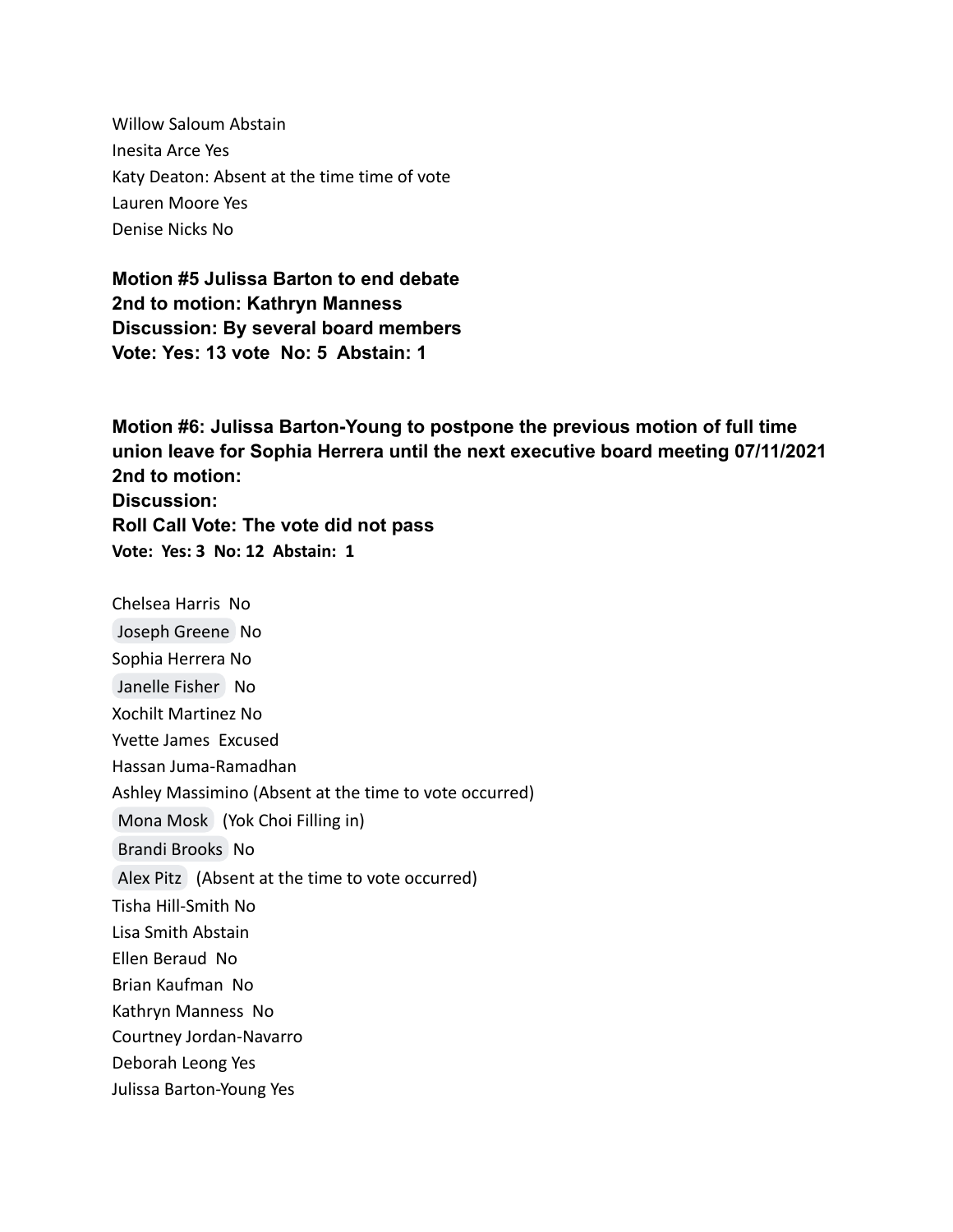Willow Saloum (Absent at the time to vote occurred) Inesita Arce No Katy Deaton (Absent at the time to vote occurred) Lauren Moore No Denise Nicks Yes

**Motion #7: Kathryn Manness To amend the current motion until 12/31/2021 2nd to motion: Discussion: Vote:**

**Motion #8: Brandi Brooks To amend the amendment to extend full time union leave for Sophia Hererra treasurer until 12/31/2021 2nd to motion: Kathryn Manness Discussion: Brandi Brooks states we need continuity with addressing our books. A projected amount has been included in the May Revised budget as presented during this meeting Vote: Passed by consensus**

**Motion #9: Brandi Brook Extend full time union leave for Sophia Herrera Treasurer until 12/31/2021 2nd to motion: [Kathryn Manness](mailto:kathryn@catnaplimited.org) Discussion: Brandi Brooks formally recalls the roll call vote Vote: Yes: All others vote yes No: 2 Abstain: 0**

**Motion #10: Shukimba Carlis Return from lunch at 1:17pm 2nd to motion: Chelsea Harris Discussion: None Vote: Passed by consensus**

**Motion #11: Brandi Brooks This topic be referred to the GAC Committee 2nd to motion: Ellend Beraud Discussion: Per Cliff Tillman GAC can discuss non-sponsored/proposed bills. Denise Nicks wants the executive board to make this RT presentation a priority during the current legislative session. Per Yok Choi any legislative item is brought from GAC to EB not the vice versa. Vote: Yes: Many No: 3 Abstain: 0 The motion passes**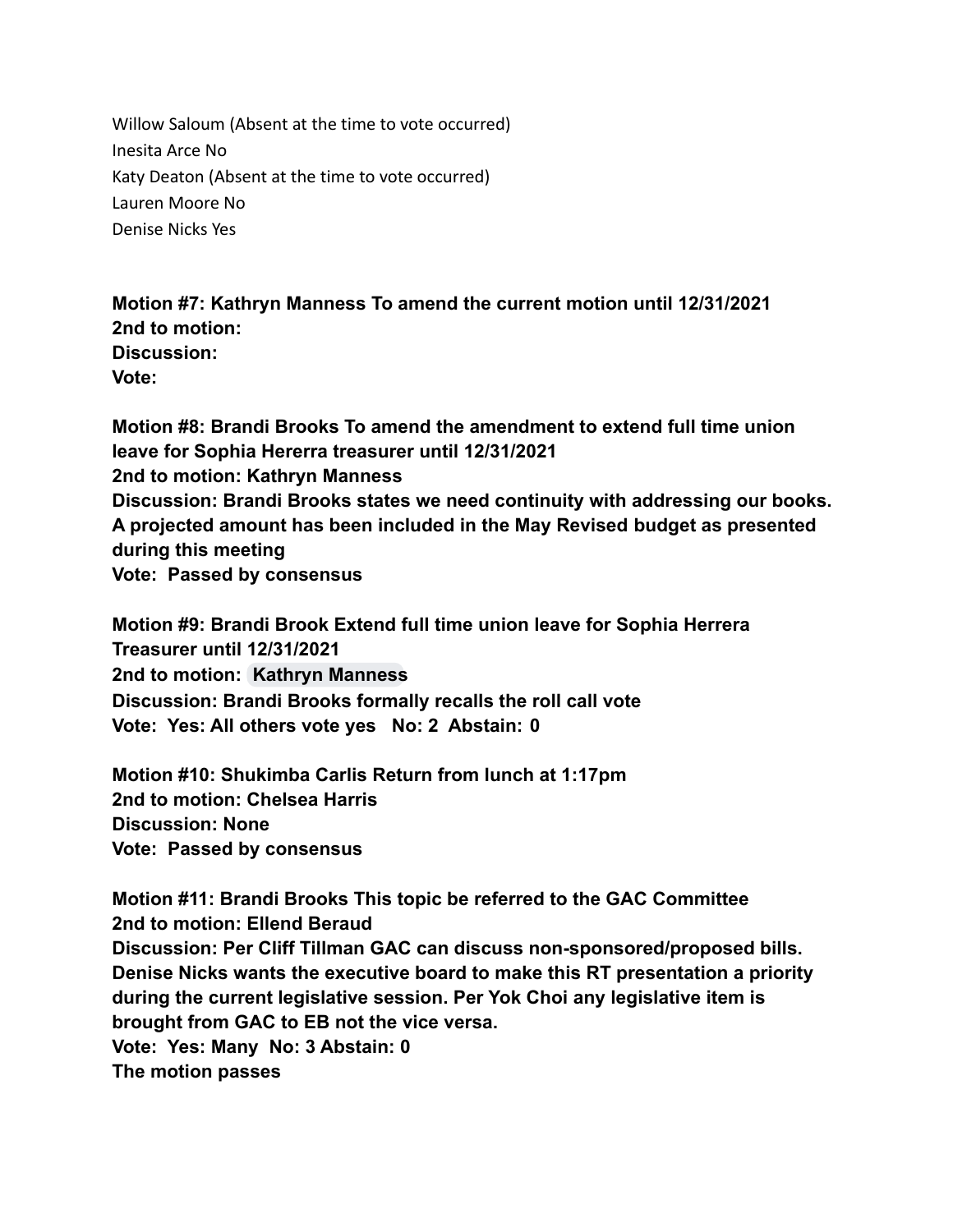**Motion #12: Brian Kaufman Policy Committee review whether or not we have a policy regarding distributing union members' contact information. 2nd to motion: Kathryn Discussion: Yes: Motion Passed by consensus No: Abstain:**

**Motion #13: Julissa Barton-Young The company American Income Life Insurance not service Bargaining Unit 19 members**

**2nd to motion: Brandi Brooks**

**Discussion: Kathryn Manness Would like to see if Julissa Barton-Young would accept a rewording of the motion to read something like I move that the president write a cease and desist letter to American home income whatever to cease and desist from contacting any of our members. Shukimba Carlis said the insurance company asks if we reconsider working with this company. Some members have extra benefits from this company. Per Cliff Tillman we cannot fully cancel communications with them as a result**

**Yes: Passed by consensus No: Abstain:**

**Motion #14: Ellen Beraud Vote to adopt the May revise 2021 budget as amended 2nd to motion: Brian Kaufman Discussion: Yok Choi requests a budget of \$20,000 for GAC Yes: Passed by consensus No: 0 Abstain: 0**

**Motion #15: Joseph Greene to amend the previous motion and to amend the May 2021 Revised a budget to allocate \$20,000 to the government affairs committee 2nd to motion: Brian Kaufman Discussion: None Yes: Passed by consensus No: 0 Abstain:**

**Motion #16: Alex Pitz November 2021 Executive Board Meeting will be held via hybrid model 2nd to motion: Chelsea Harris Discussion: Yes: 15 No: 0 Abstain: 0 Motion passed Role Call Vote** Chelsea Harris Yes [Joseph Greene](mailto:kg6cig@gmail.com) Yes Sophia Herrera Yes [Janelle Fisher](mailto:secretary@afscmelocal2620.org) Yes Xochilt Martinez (Not present at time of vote)